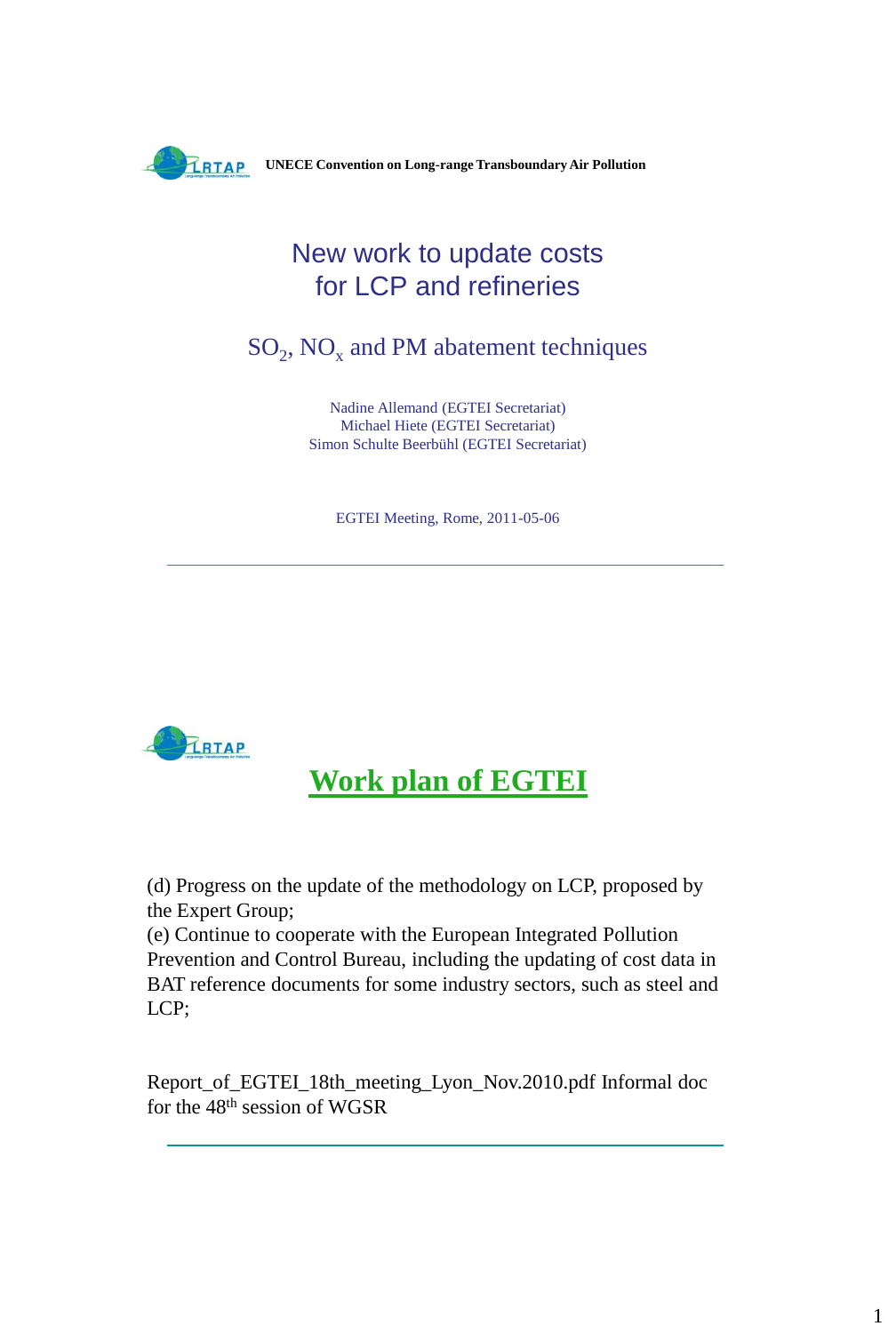

**UNECE Convention on Long-range Transboundary Air Pollution** 

# **LCP and refineries**



## **Current Methodology**

3

Set of representative Standard cost functions power plants f (size, technique) • Investment • Annualised capital cost • Fixed operating cost

• Variable operating cost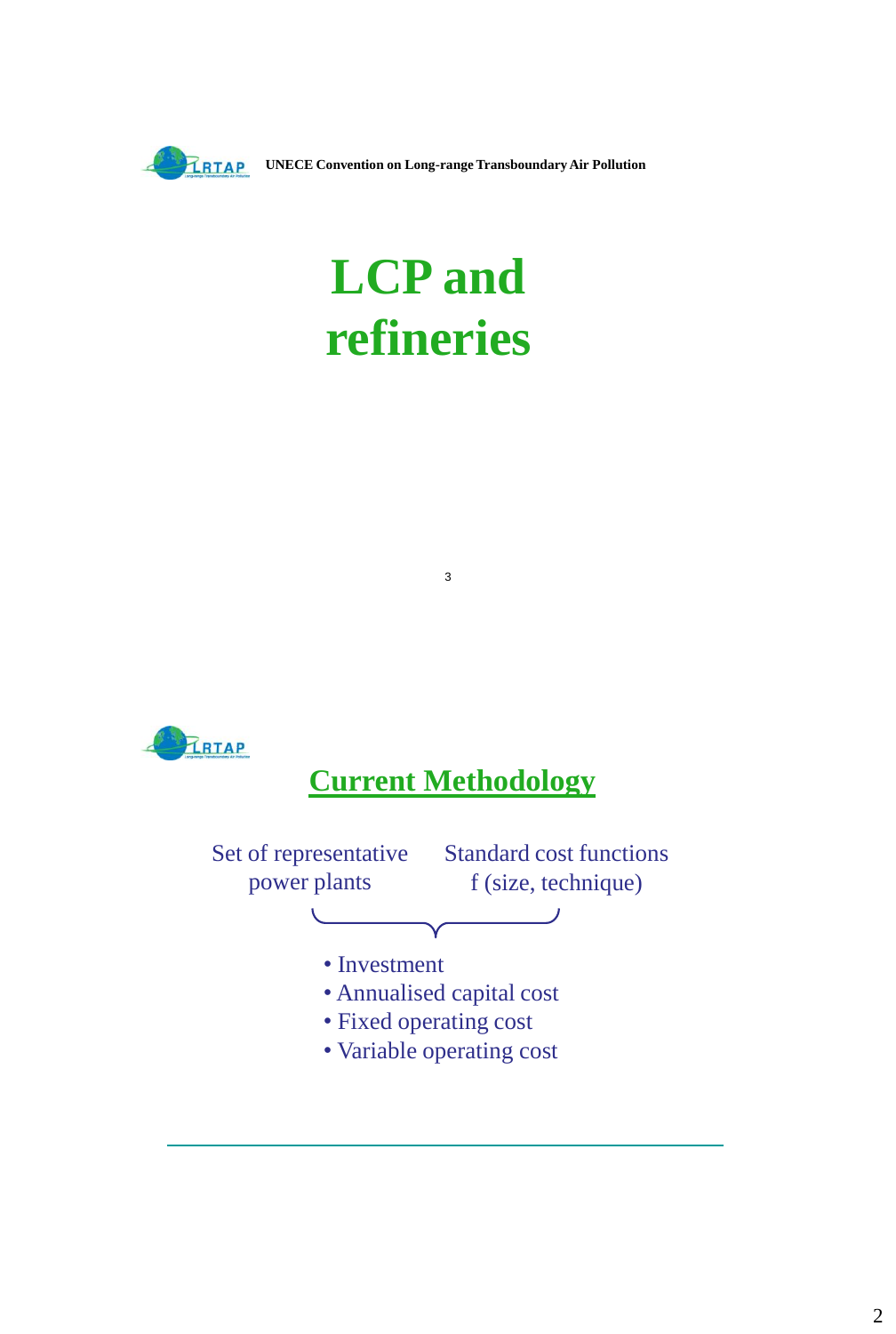

### **Current Methodology**

Cost assessment of abatement techniques

- specific investment amount  $(\mathcal{E}/kW_{th})$
- specific operating cost  $(\epsilon/kW_{th}/y)$
- cost effectiveness (€/ton pollutant abated)
- cost of moving from option  $_{(i)}$  to  $_{(i+1)}$



### **Set of representative power plants**

| <b>Existing plants</b>                   | <b>Capacity</b><br>$(MW_{th})$ | <b>Operating</b><br><b>Hours</b> | <b>Energy input</b><br>(PJ/a)              |  |
|------------------------------------------|--------------------------------|----------------------------------|--------------------------------------------|--|
| HC1 (24 GJ/t) <sup>1</sup>               |                                |                                  |                                            |  |
| HC2 (24.9 GJ/t)                          | According to                   | According to<br>the cases        | According to the<br>cases                  |  |
| HC3 (24.9 GJ/t)                          | the cases:                     |                                  |                                            |  |
| BC (24.9 GJ/t)                           | more than 500                  |                                  |                                            |  |
| HF (39.2 GJ/t)                           | <b>MWth</b>                    |                                  |                                            |  |
| GAS (39 GJ/t)                            |                                |                                  |                                            |  |
| <b>New plants</b>                        | <b>Capacity</b><br>$(MW_{th})$ | <b>Operating</b><br><b>Hours</b> | <b>Energy input</b><br>(PJ/a)              |  |
| HC <sub>3</sub>                          | According to the               | cases                            | According to the According to the<br>cases |  |
| HF                                       | cases: more                    |                                  |                                            |  |
| GAS                                      | than 500 MWth                  |                                  |                                            |  |
| (1) Lower heating value used for France. |                                |                                  |                                            |  |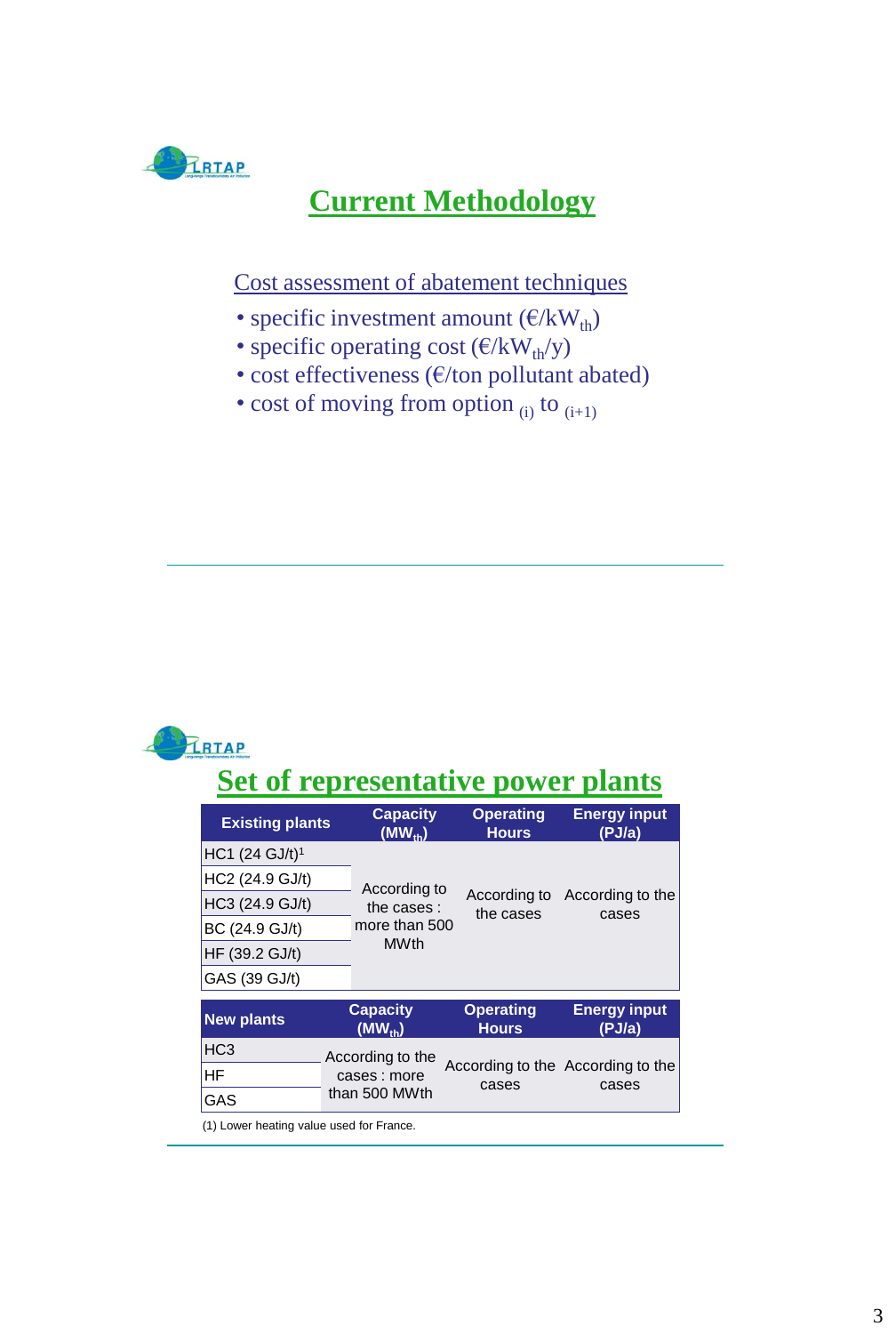

#### **Investment function**

$$
INV_{tot}[\mathbf{\epsilon}] = \sum_{i} \left[ (INV_{C,i} * BS + INV_{V,i}) * \vartheta * \left( 1 + \frac{Retro - \vartheta_{0i}}{100} \right) * 1,000 \right]
$$

 $i =$  installed technique  $BS = Boiler size in MW<sub>th</sub>$  $INV_{Ci}$  = variable cost component of technique i  $INV<sub>Vi</sub>$  = fixed cost component of technique i Retro- $\%$ <sub>i</sub> = Cost factor for retrofit difficulty  $\theta$  = relative flue gas volume (hard coal = 1)

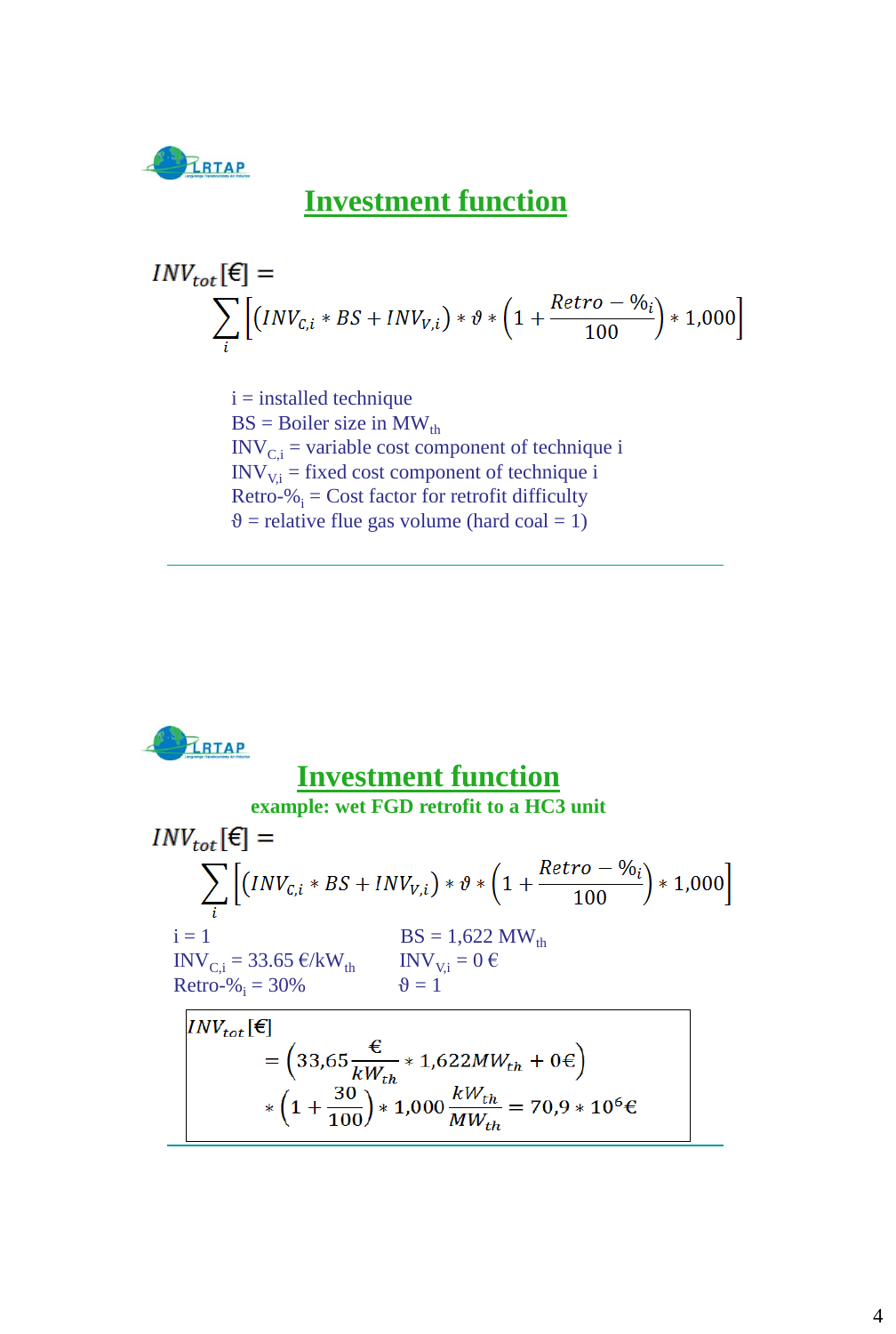

## **Annualised capital cost**

Annualised capital  $cost = f$  (investment, lifetime, interest rate)

$$
ACC \quad [\mathbf{E}] = INV_{tot} * \frac{\left(1 + \frac{i}{100}\right)^t}{\left(1 + \frac{i}{100}\right)^t - 1} * \frac{i}{100}
$$

Currently used: Lifetime  $t = 20$  years (technical lifetime) Interest rate  $i = 4\%$  p.a.



**Fixed operating cost**

Fixed operating  $cost = f$  (investment)

Currently used: 4% p.a. of total investment  $(INV_{tot})$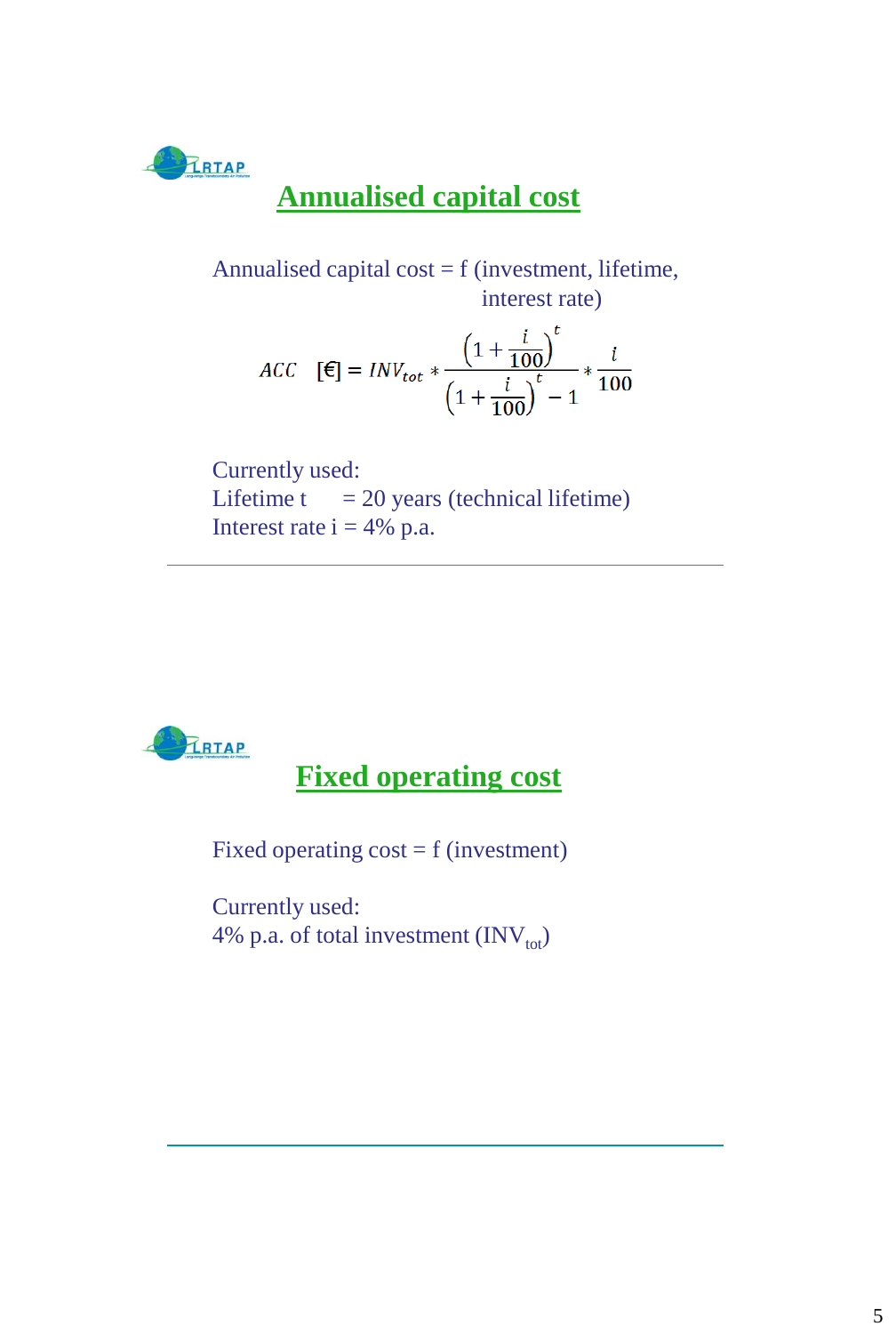

### **Variable operating cost**

Technique and pollutant specific

#### Parameters:

- labour demand,
- electricity consumption,
- chemicals demand,
- byproduct cost/ profit,

- …



# **Fields of improvement -**

# **General Assumption**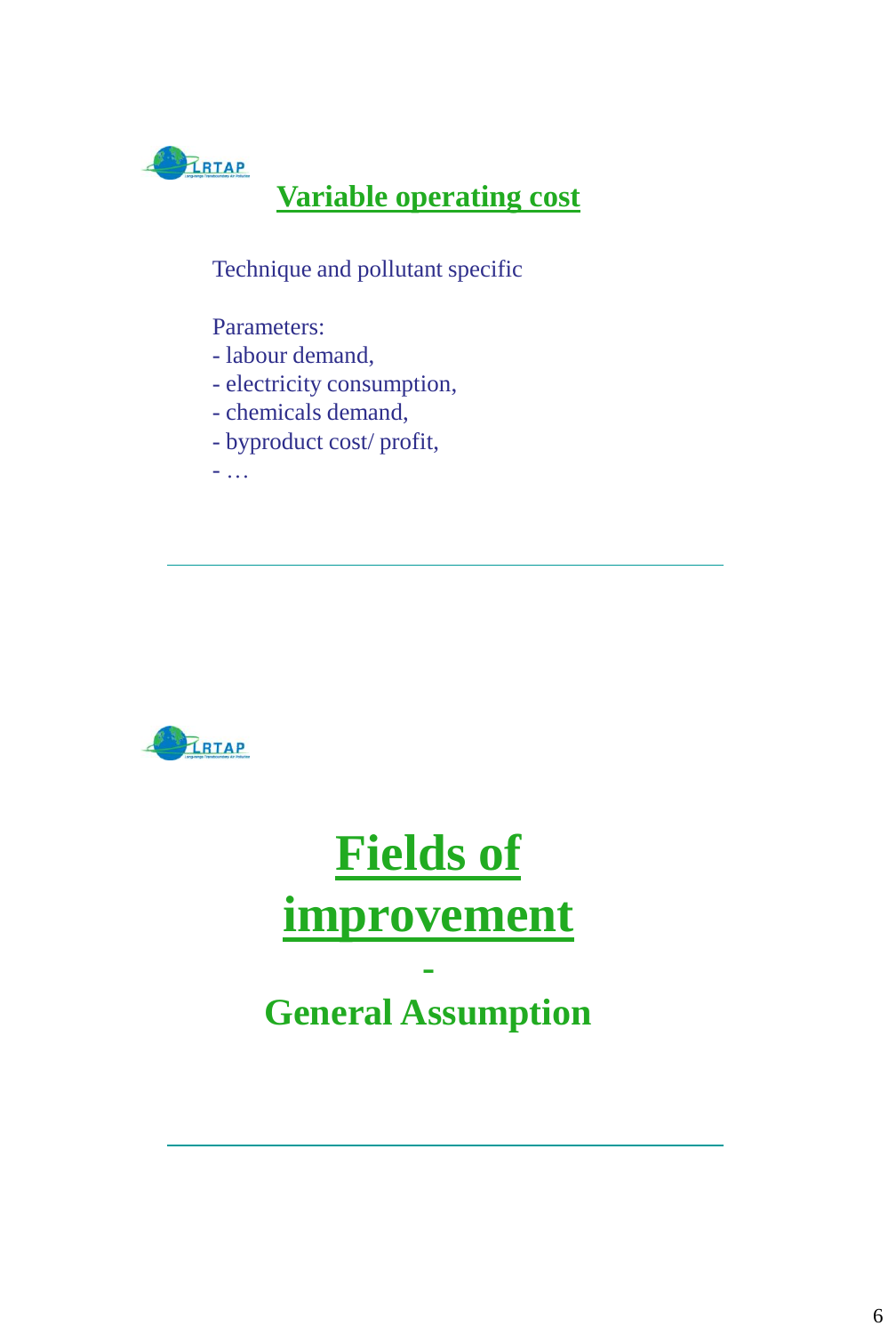

Annualised capital cost  $=$  f (lifetime, interest rate)

$$
ACC \quad [\mathbf{\in}] = INV_{tot} * \frac{\left(1 + \frac{i}{100}\right)^t}{\left(1 + \frac{i}{100}\right)^t - 1} * \frac{i}{100}
$$

Lifetime  $t = 25-30$ ? years (technical lifetime) Interest rate  $i = 4\%$  p.a.? (social planners)



## **Set of representative power plants**

| <b>Existing plants</b>     | <b>Capacity</b><br>$(MW_{th})$ | <b>Operating</b><br><b>Hours</b> | <b>Energy input</b><br>(PJ/a) |  |
|----------------------------|--------------------------------|----------------------------------|-------------------------------|--|
| HC1 (24 GJ/t) <sup>1</sup> |                                |                                  |                               |  |
| HC2 (24.9 GJ/t)            | ?                              | ?                                | ?                             |  |
| HC3 (24.9 GJ/t)            | ?                              | ?                                | ?                             |  |
| BC (24.9 GJ/t)             | ?                              | ?                                | ?                             |  |
| HF (39.2 GJ/t)             | ?                              | ?                                | ?                             |  |
| GAS (39 GJ/t)              | ?                              | ?                                | ?                             |  |
| <b>New plants</b>          | <b>Capacity</b><br>$(MW_{th})$ | <b>Operating</b><br><b>Hours</b> | <b>Energy input</b><br>(PJ/a) |  |
| HC <sub>3</sub>            |                                |                                  |                               |  |
| HF                         | 2<br>2                         |                                  | ?                             |  |
| GAS                        | 2                              | 2                                | 7                             |  |

(1) Lower heating value. National input, here France.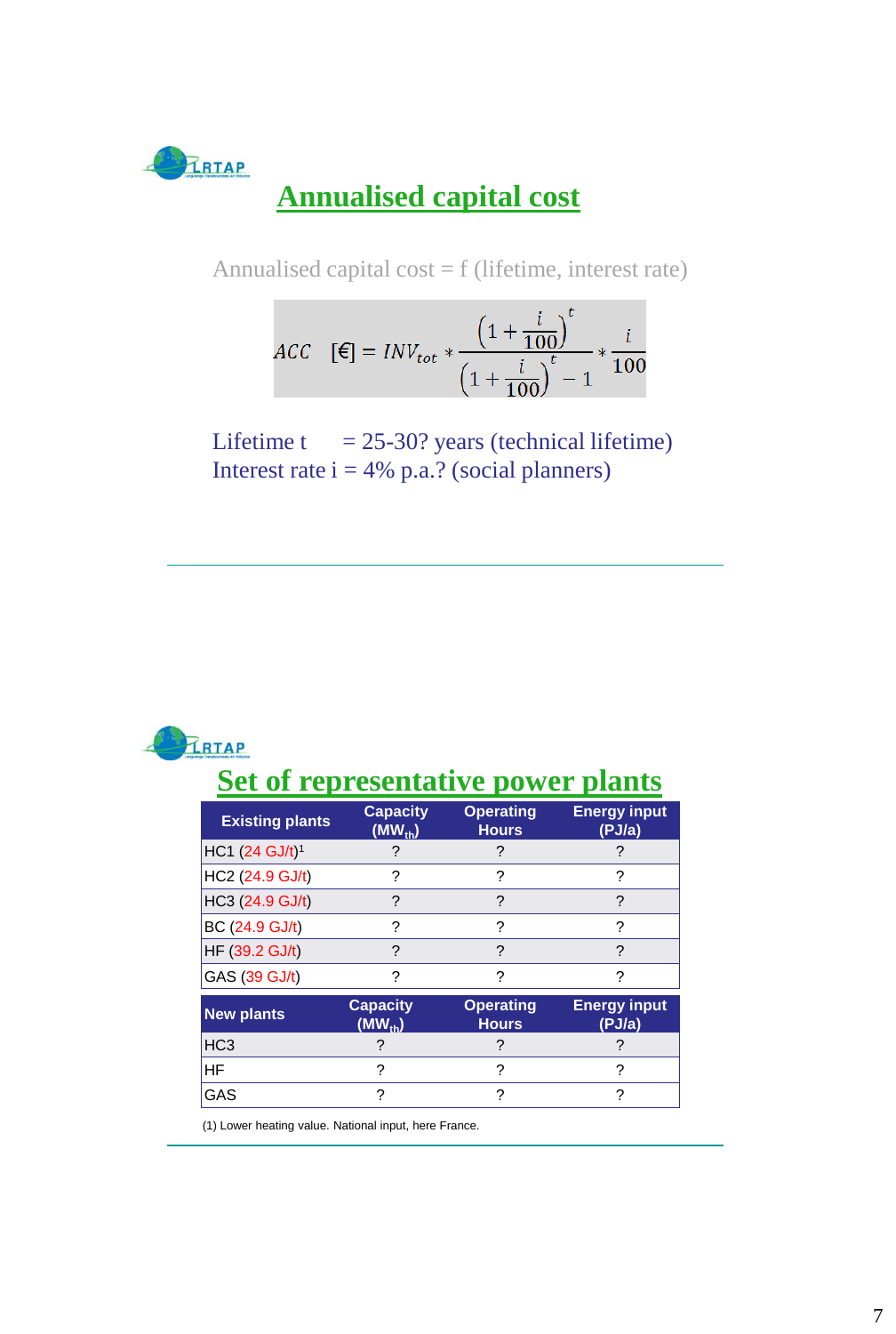

## **Unabated emission factors**

| <b>Fuel</b>     | TSP-EF<br>(t TSP/PJ) | <b>Fraction</b><br>PM10 (%) | <b>Fraction</b><br>PM2.5 (%) | <b>Sulphur</b><br>content (%) | $SO2-EF$<br>$(t$ SO <sub>2</sub> $($ PJ $)$ | $NOx-EF$<br>(t $NO_{x}/PJ$ ) |     |
|-----------------|----------------------|-----------------------------|------------------------------|-------------------------------|---------------------------------------------|------------------------------|-----|
| HC <sub>1</sub> | 3,5001               | 23                          | 12                           | 0.9                           | 735                                         | 260                          | 150 |
| HC <sub>2</sub> | 4.337                | 23                          | 12                           | 0.8                           | 627                                         | 333                          | 200 |
| HC <sub>3</sub> | 4.337                | 23                          | 12                           | 1.2                           | 941                                         | 315                          | 190 |
| BC              | 4.337                | 23                          | 12                           | 1.0                           | 941                                         | 315                          | 190 |
| <b>HF</b>       | 15.5                 | 85                          | 60                           | 2.79                          | 1.423                                       | 238                          | 120 |
| GAS             | 0.1                  | 100                         | 100                          | 0.01                          | 50                                          | 80                           | 50  |

(1) 3,500 and 4,500 t TSP/PJ both have been stated as emission factors.



# **Fields of improvement**

#### Extension of the range of installations covered  $>$  50 MWth instead of  $>$  500 MWth

**-**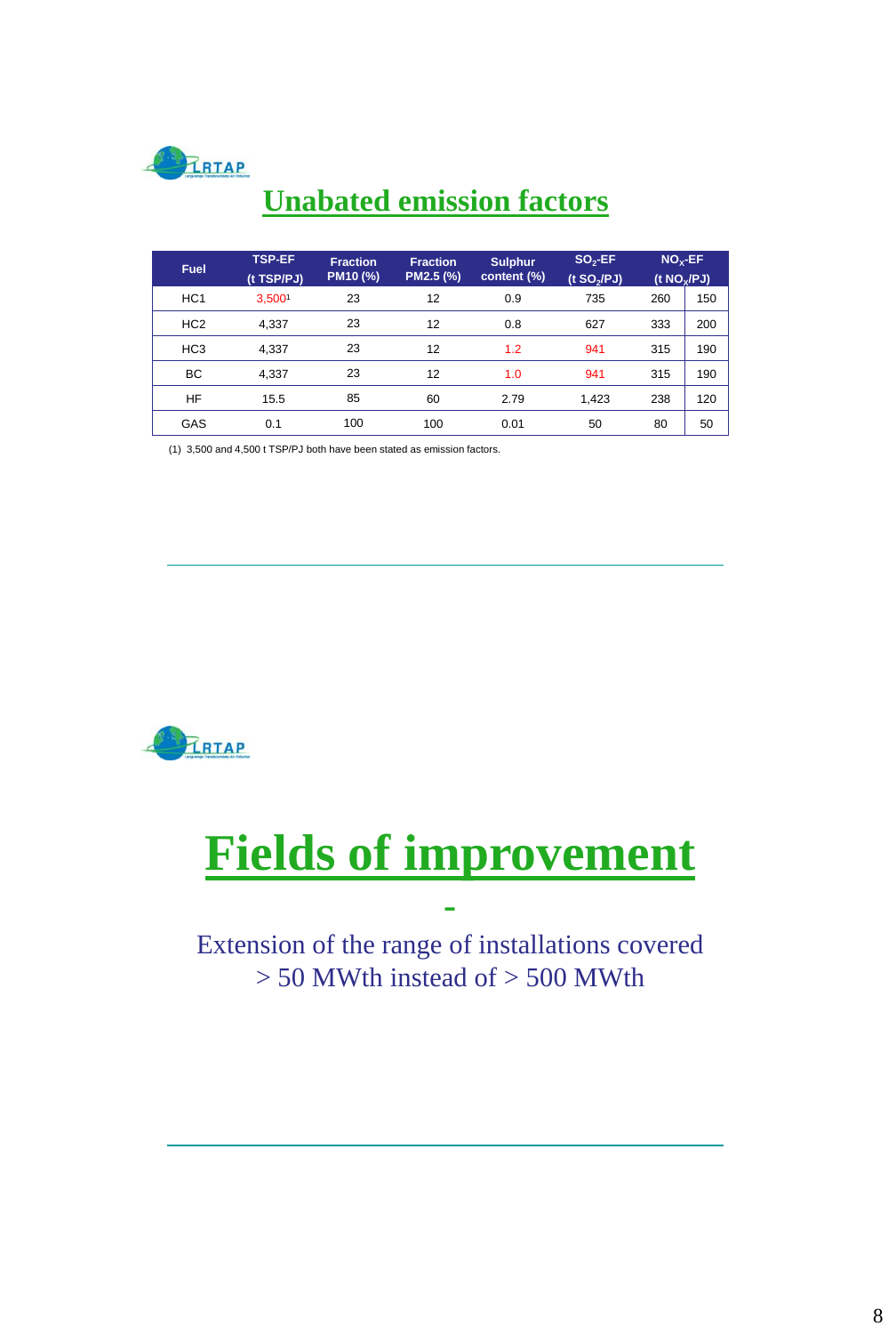

# **Fields of improvement**

## **- Reduction techniques**

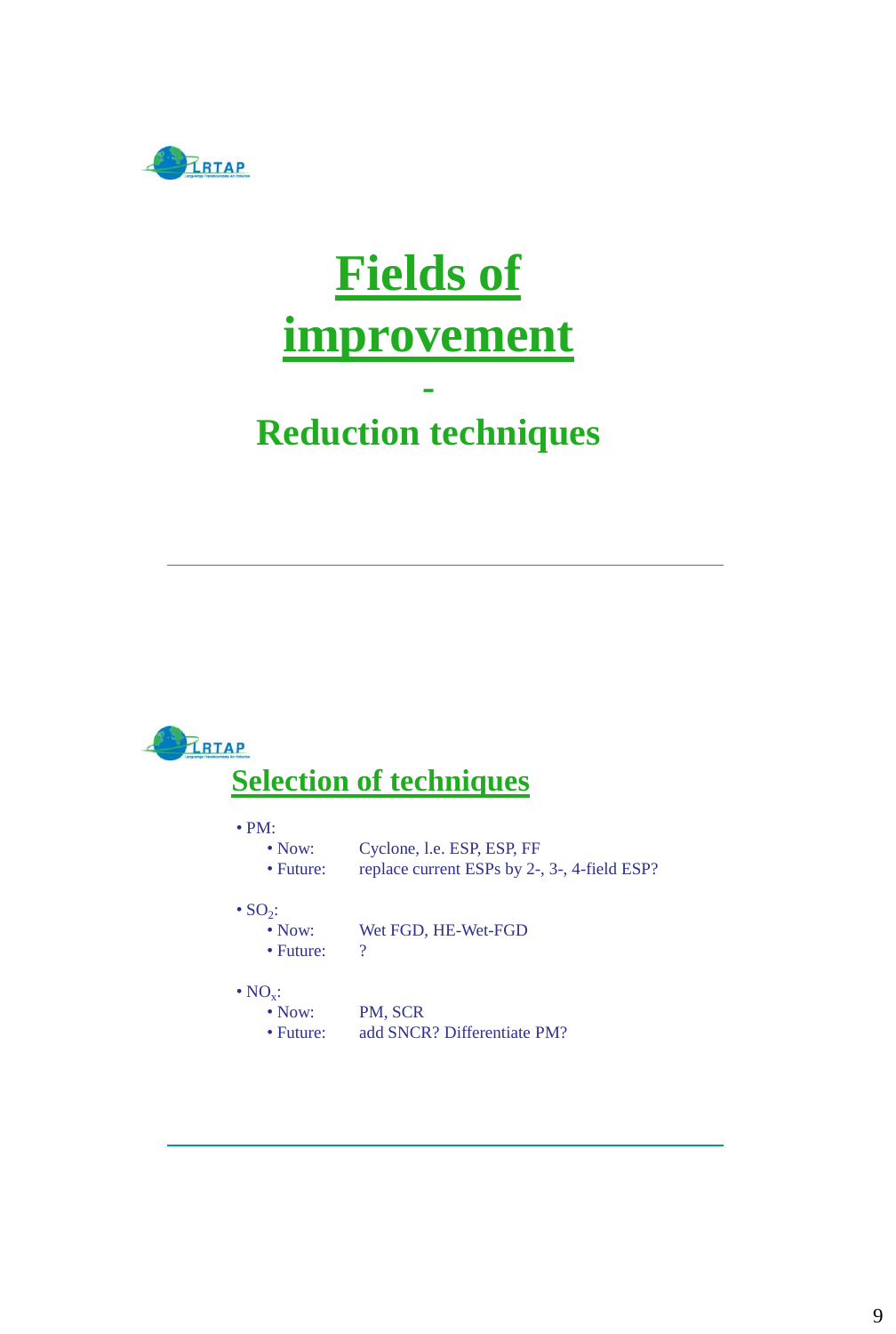

- Selected abatement efficiency appropriate?
- Consider maximum achievable emission limit? (~BAT-AEL?)
- Consumption figures (electricity, reagent) up to date?
- Wet FGD: include saleable byproducts (gypsum)?



# **Fields of improvement -**

# **Cost functions**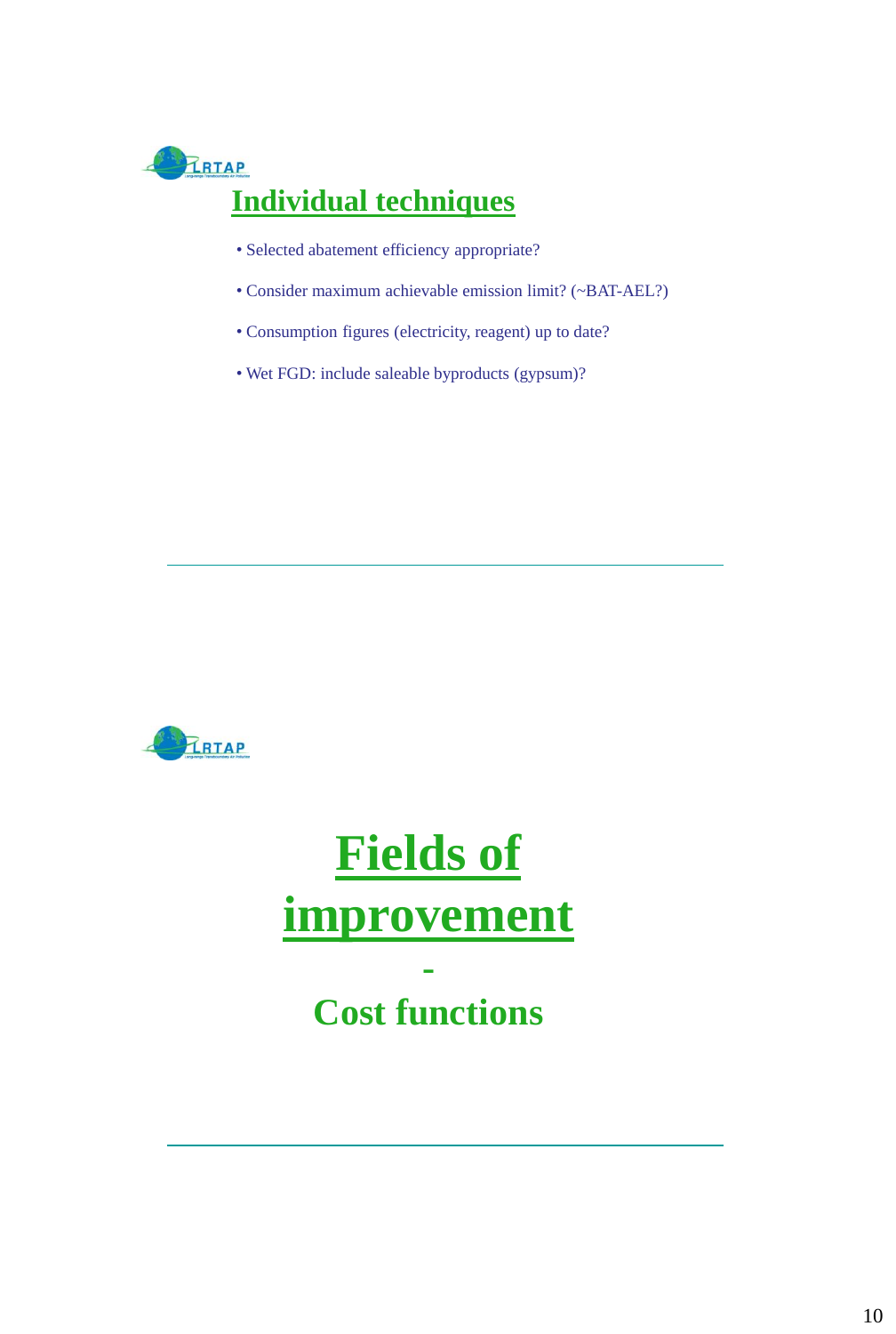

- Is modeling with a single investment function appropriate? o splitting investment function into a partially continuous function (acc. to size range)? o defining variable and fix part of function acc. to characteristics
	- o defining range of possible scaling
- Thermal input or volume flow as basis?
- Retrofit cost factors appropriate?
- How to include inflation? CEPCI?



### **Defining the cost of moving from one option to another**

- Uprading by investment + retrofit factor?
- Building a completely new unit?
- Starting point: zero or a BAT for this option?